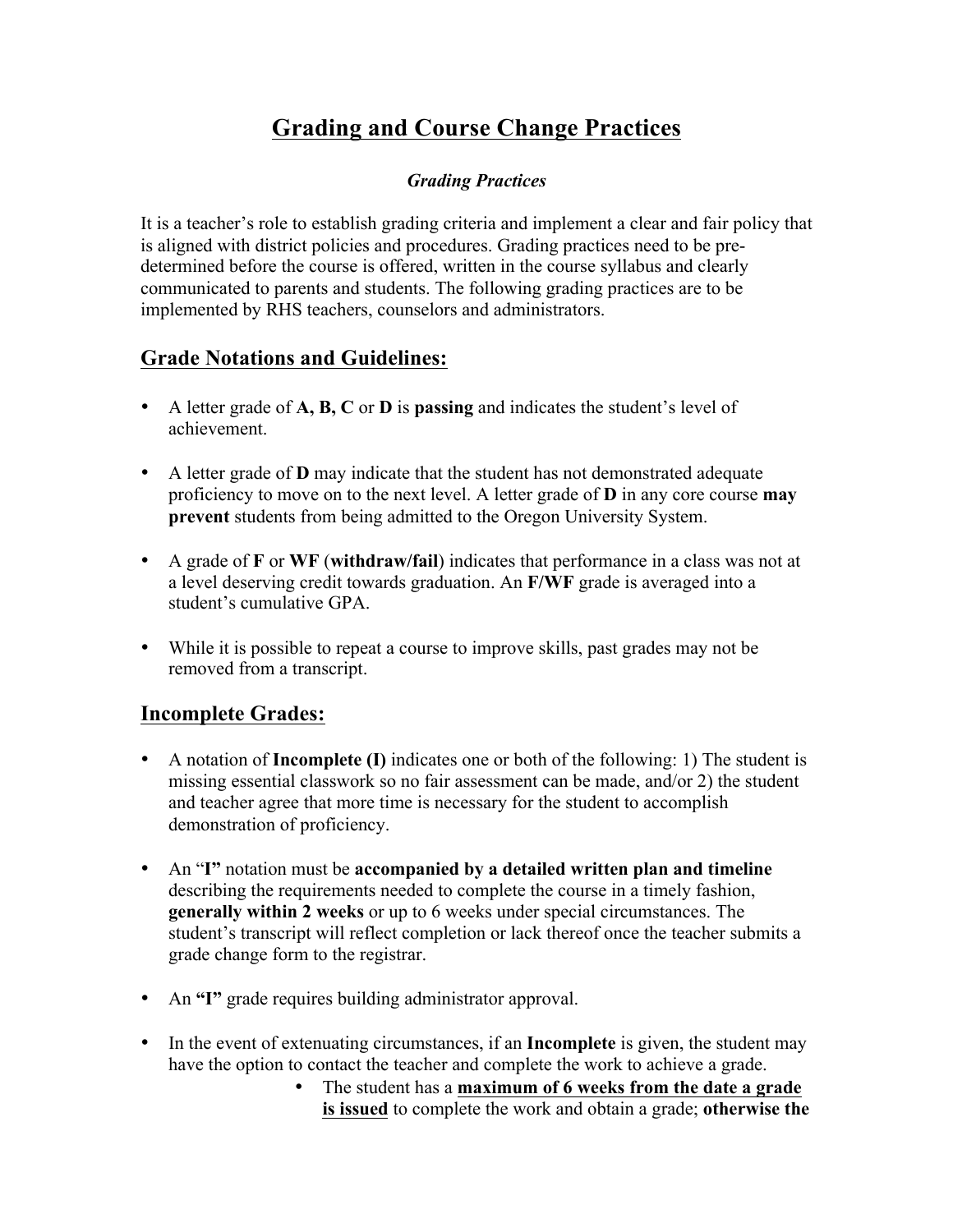**"I" will revert to the grade earned at the close of the grading period.**

- If an **Incomplete** is given in June, at the end of the school year, the 6-week period to meet requirements to obtain a replacement grade begins in the fall, with the first week of school.
- **No credit is earned during an Incomplete status.**

#### **Pass/No Pass Grades:**

#### *Note:* **Courses** *required* **for graduation are NOT subject to the Pass/No Pass option.**

- Students may choose **within the first two weeks of each trimester** to take a course on a **Pass/No Pass** basis. The building administrator, teacher, student and parent need to sign off and approve choosing a **Pass/No Pass** grade option.
- After this time period (see above) and under extenuating circumstances, **only a building administrator can initiate** a **Pass/No Pass** option.
- To receive a **Pass**, a student must meet minimum course requirements at a letter grade of **C** level or higher.
- A letter grade **D does not** qualify as a **Pass.**
- A grade of **P (Pass)** is **NOT** calculated in the student's **GPA. Nor is an NP (No Pass).**

## **Dropping a Class:**

- If a student has truly been misplaced in a class it is appropriate to assist a student in changing to a more appropriate level of academic challenge.
- Through the **second week of each trimester** a student can withdraw from a class without any notation on the transcript. No record of the class or a grade will be made. Both parent and teacher must approve any course change and approval must be documented.
- At the **third week of each trimester** students shall **NOT** be allowed to drop a class without a transcript notation "**WF**" **(Withdraw Fail)** as the final grade unless the building administrator grants an exception based on **extreme** and/or extenuating, documented circumstances (i.e. medical condition, 504, IEP). A level change within the same subject (i.e. a change from Calculus into Advanced Calculus) would not be subject to this practice.